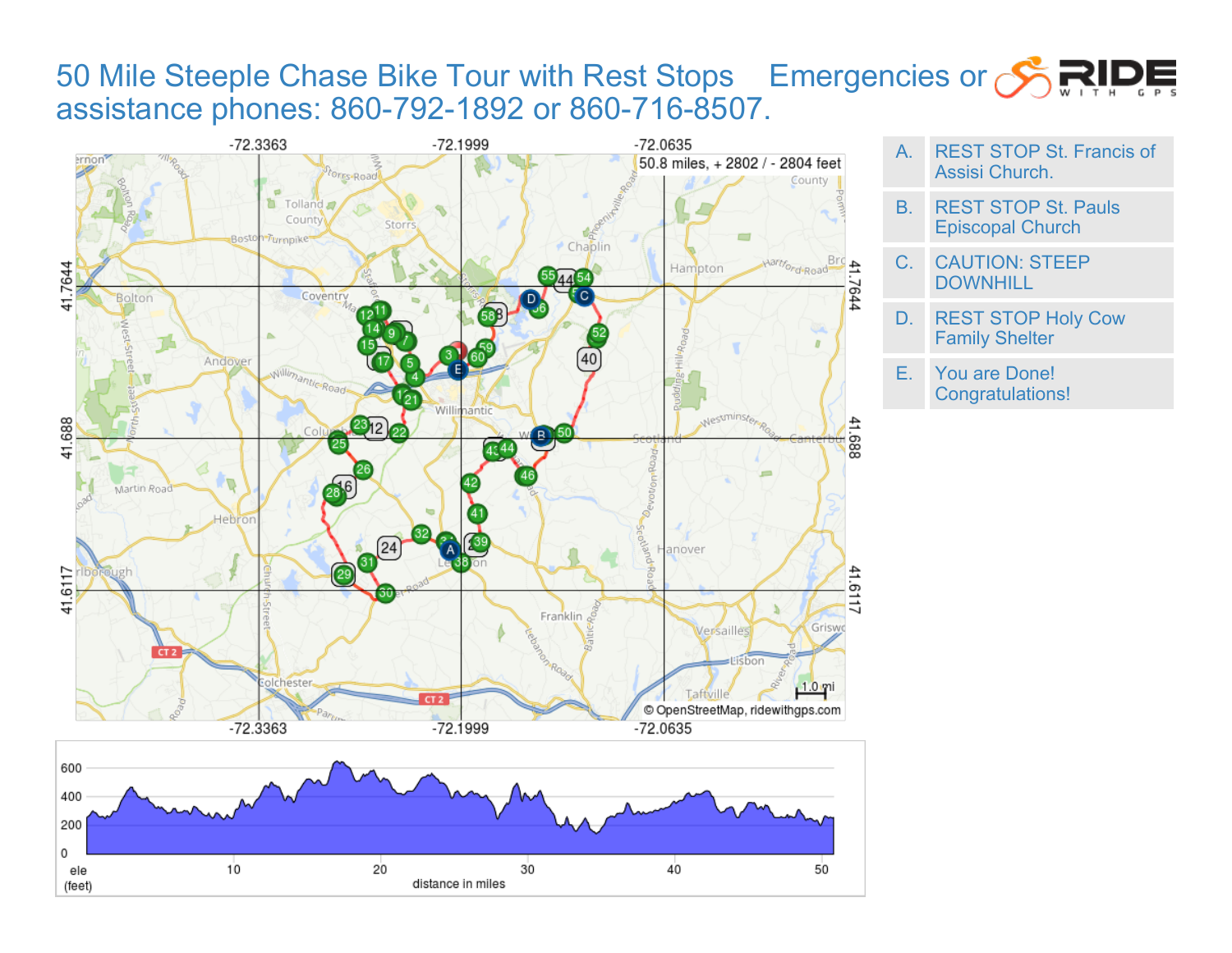## 50 Mile Steeple Chase Bike Tour with Rest Stops Emergencies or assistance phones: 860-792-1892 or 860-716-8507.

 $\mathbf{1}$ 

| <b>Num</b> | <b>Dist</b> | Prev | <b>Type</b>     | <b>Note</b>                                    | <b>Next</b> |
|------------|-------------|------|-----------------|------------------------------------------------|-------------|
| 1.         | 0.0         | 0.0  | P               | Start of route                                 | 0.0         |
| 2.         | 0.0         | 0.0  | ⇚               | Start your Ride<br>L onto<br>Mansfield City Rd | 0.6         |
| 3.         | 0.7         | 0.6  | ⇚               | L onto Pleasant Valley<br><b>Rd</b>            | 1.5         |
| 4.         | 2.2         | 1.5  | $\rightarrow$   | R onto Woods Rd                                | 0.5         |
| 5.         | 2.7         | 0.5  | $\rightarrow$   | R onto Highland Rd                             | 0.9         |
| 6.         | 3.6         | 0.9  | ⇚               | L onto Stearns Rd                              | 0.1         |
| 7.         | 3.7         | 0.1  | $\rightarrow$   | R onto Candide Ln                              | 0.6         |
| 8.         | 4.3         | 0.6  | ✦               | L onto Browns Rd                               | 0.2         |
| 9.         | 4.5         | 0.2  | $\rightarrow$   | R onto CT-32 N                                 | 0.9         |
| 10.        | 5.4         | 0.9  | ⇚               | L onto Coventry Rd                             | 0.1         |
| 11.        | 5.5         | 0.1  | ↟               | Continue onto Depot Rd                         | 0.5         |
| 12.        | 6.0         | 0.5  | $\leftarrow$    | Sharp L onto CT-31 S                           | 0.6         |
| 13.        | 6.6         | 0.6  | $\rightarrow$   | R onto S St Ext                                | 0.1         |
| 14.        | 6.7         | 0.1  | ⇚               | L onto Plains Rd                               | 0.6         |
| 15.        | 7.3         | 0.6  | ⇚               | L onto Flanders Rd                             | 0.8         |
| 16.        | 8.1         | 0.8  | ⇚               | L to stay on Flanders Rd                       | 0.1         |
| 17.        | 8.2         | 0.1  | $\rightarrow$   | R onto Flanders River<br>Rd                    | 1.3         |
| 18.        | 9.4         | 1.3  | ↟               | <b>Continue onto Flanders</b><br>Rd            | 0.1         |
| 19.        | 9.5         | 0.1  | $\blacklozenge$ | L onto CT-66 E                                 | 0.3         |
| 20.        | 9.8         | 0.3  | $\rightarrow$   | R toward Cards Mill Rd                         | 0.0         |
| 21.        | 9.9         | 0.0  | $\rightarrow$   | R onto Cards Mill Rd                           | 1.4         |
| 22.        | 11.2        | 1.4  | ↟               | Continue onto Johnson<br>Rd                    | 1.5         |
| 23.        | 12.7        | 1.5  | ←               | L onto Szegda Rd                               | 1.0         |

| Num | <b>Dist</b> | Prev | <b>Type</b>   | <b>Note</b>                                                        | <b>Next</b> |
|-----|-------------|------|---------------|--------------------------------------------------------------------|-------------|
| 24. | 13.7        | 1.0  | ⇚             | L to stay on Szegda Rd                                             | 0.2         |
| 25. | 13.9        | 0.2  | $\leftarrow$  | L onto CT-87 S                                                     | 1.2         |
| 26. | 15.1        | 1.2  | $\rightarrow$ | R onto Doubleday Rd                                                | 1.3         |
| 27. | 16.4        | 1.3  | $\rightarrow$ | R onto Chesbro Bridge<br>Rd                                        | 0.2         |
| 28. | 16.6        | 0.2  | ←             | L onto Leonard Bridge<br><b>Rd/Pine St</b>                         | 3.4         |
| 29. | 20.0        | 3.4  | ⇚             | L onto CT-207 E                                                    | 1.8         |
| 30. | 21.8        | 1.8  | ⇚             | L onto Clubhouse Rd                                                | 1.3         |
| 31. | 23.0        | 1.3  | $\rightarrow$ | R onto Oliver Rd                                                   | 2.2         |
| 32. | 25.2        | 2.2  | $\rightarrow$ | R onto CT-87 S                                                     | 0.9         |
| 33. | 26.1        | 0.9  | $\rightarrow$ | R to stay on CT-87 S                                               | 0.0         |
| 34. | 26.2        | 0.0  | $\rightarrow$ | R onto W Town St                                                   | 0.3         |
| 35. | 26.5        | 0.3  | $\rightarrow$ | R                                                                  | 0.0         |
| 36. | 26.5        | 0.0  | Ψſ            | <b>REST STOP St. Francis</b><br>of Assisi Church.                  | 0.1         |
| 37. | 26.6        | 0.1  | $\rightarrow$ | R onto W Town St                                                   | 0.6         |
| 38. | 27.2        | 0.6  | ⇚             | L onto CT-207 E                                                    | 1.0         |
| 39. | 28.2        | 1.0  | ⇚             | L onto Kick Hill Rd                                                | 1.0         |
| 40. | 29.2        | 1.0  | ✦             | L onto Chappell Rd                                                 | 0.0         |
| 41. | 29.2        | 0.0  | $\rightarrow$ | Slight R onto Bogg Ln                                              | 1.2         |
| 42. | 30.4        | 1.2  | ↑             | Continue onto Bush Hill<br>Rd                                      | 1.4         |
| 43. | 31.8        | 1.4  | $\rightarrow$ | <b>CAUTION: VERY</b><br><b>SHARP FOLLOWED</b><br>BY QUICK DOWNHILL | 1.4         |
| 44. | 33.2        | 1.4  | $\rightarrow$ | R onto S Windham Rd                                                | 1.2         |
| 45. | 34.4        | 1.2  |               | L onto Main St                                                     | 0.1         |
|     |             |      |               |                                                                    |             |

21.7 miles. +1167/-1404 feet

12.7 miles. +804/-580 feet